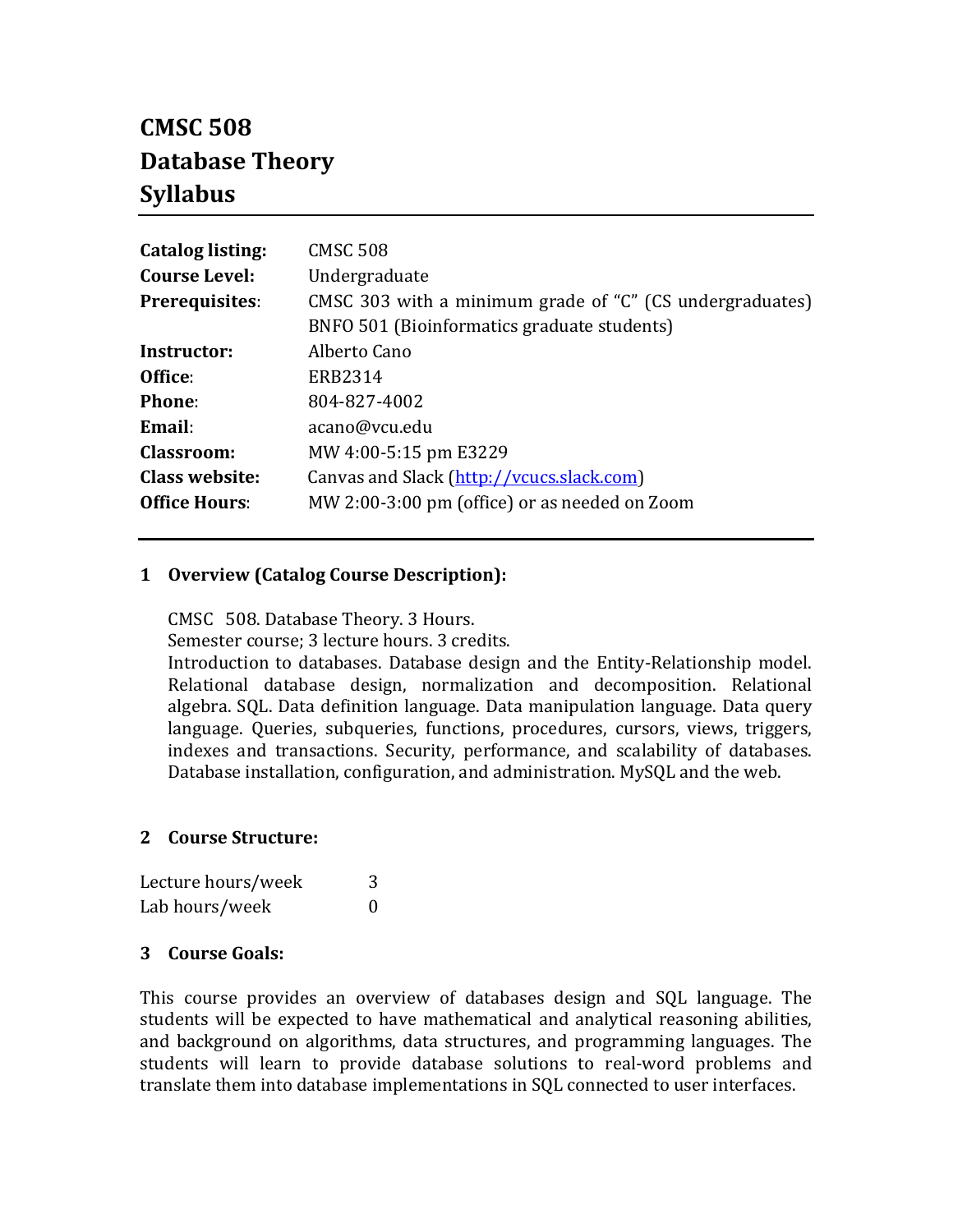Upon successful completion of this course, the student will be able to:

- 1. Understand the concepts underlying databases design.
- 2. Analyze problems to identify data requirements, types and relations.
- 3. Create Entity-Relationship and relational designs from problem statements.
- 4. Design data structures and functions to store and process the information.
- 5. Design and implement databases using SQL language.
- 6. Query and manipulate data using SQL language.
- 7. Interact with a SQL database using a web interface.

# **4 ABET Criteria Addressed:**

- SLO #1: Analyze a complex computing problem and to apply principles of computing and other relevant disciplines to identify solutions.
- SLO #6: Apply computer science theory and software development fundamentals to produce computing-based solutions.

### Other Criteria Addressed:

- Substantial coverage of software development.
- Substantial coverage of at least one general-purpose programming language.
- Exposure to information management.
- A major project that requires integration and application of knowledge and skills acquired in earlier course work.

# **5 Major Topics Covered:**

- Data storage
- Entities and relations
- Entity-Relationship model, diagrams, and design
- Relational design
- Functional dependencies
- Normal forms and decomposition
- Relational algebra
- SQL. Queries. Subqueries. Functions. Views. Triggers. Indexes. Functions. Procedures. Cursors.
- Database installation, configuration, and administration
- MySQL, PHP, AJAX

# **6 Textbook(s):**

Not required but recommended:

- A. Silberschatz, S. Sudarshan, H.F. Korth, Database system concepts, 5<sup>th</sup> edition, McGraw Hill.

- C. J. Date, An introduction to Database Systems.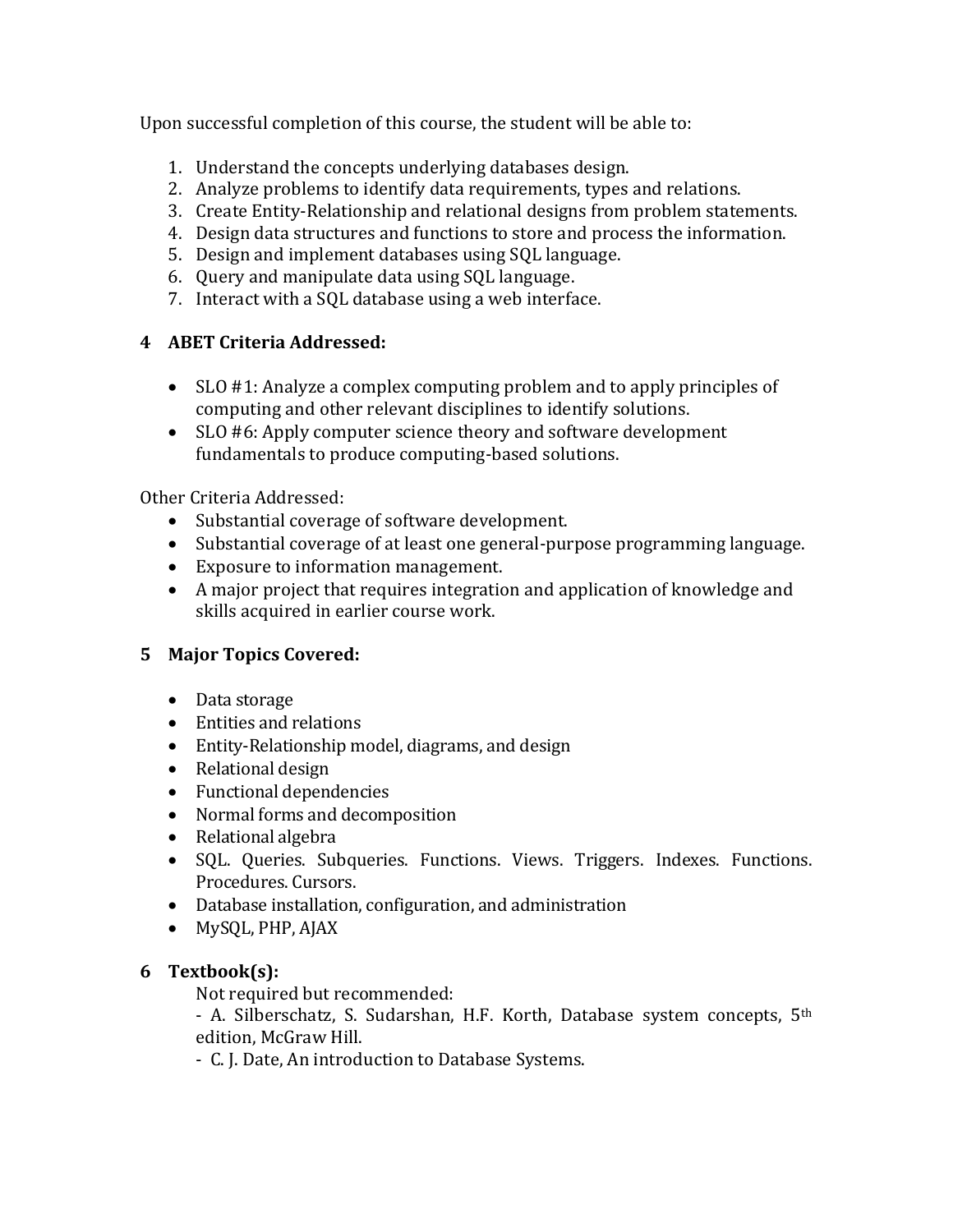### **7 Class Schedule:**

• Lectures: Mon & Wed 4:00-5:15 pm

### **8 Evaluation:**

| Assignments                                               | $(15\%)$ |
|-----------------------------------------------------------|----------|
| (4 deliverables through the semester)<br>Semester project | $(25\%)$ |
| Test 1 - Database design                                  | $(15\%)$ |
| Test 2 - Database normalization and relational algebra    | $(15\%)$ |
| Test 3 - SQL I                                            | $(15\%)$ |
| Test 4 - SQL II                                           | $(15\%)$ |

- A minimum grade of 60% is required in the average of all the tests to pass the course.
- A minimum grade of 60% is required in the project to pass the course.
- Students may improve their grade up to 5% by 1) keeping an active participation in class and Slack, 2) completing extra credit activities proposed by the instructor through the course.
- Cheating, plagiarism, or any other offense or violation of the VCU honor code (or attempting to) will result in a grade of F in the course. Any deliverable provided by the student will be their own and their sole work, without the assistance from others, nor totally or partially copied from the Internet or any other source. Violators receive a grade of F and will be reported to the VCU Student Conduct & Academic Integrity unit.

### **Grading scheme:**

- A  $> = 90\%$ <br>B  $> = 80\%$
- B  $>= 80\%$  and  $< 90\%$ <br>C  $>= 70\%$  and  $< 80\%$
- C  $>= 70\%$  and  $< 80\%$ <br>D  $>= 60\%$  and  $< 70\%$
- D  $>= 60\%$  and  $< 70\%$ <br>F  $< 60\%$
- $-60%$

# **General rules and instructions:**

- Lecture slides are an aid to students, not a complete source of information required for this course; use of the recommended textbooks and additional online training provided by the instructor is highly recommended.
- The instructor will make announcements on Canvas or Slack [\(http://vcucs.slack.com](http://vcucs.slack.com/) #cmsc-508). Students are responsible for checking the websites and their email for new updates.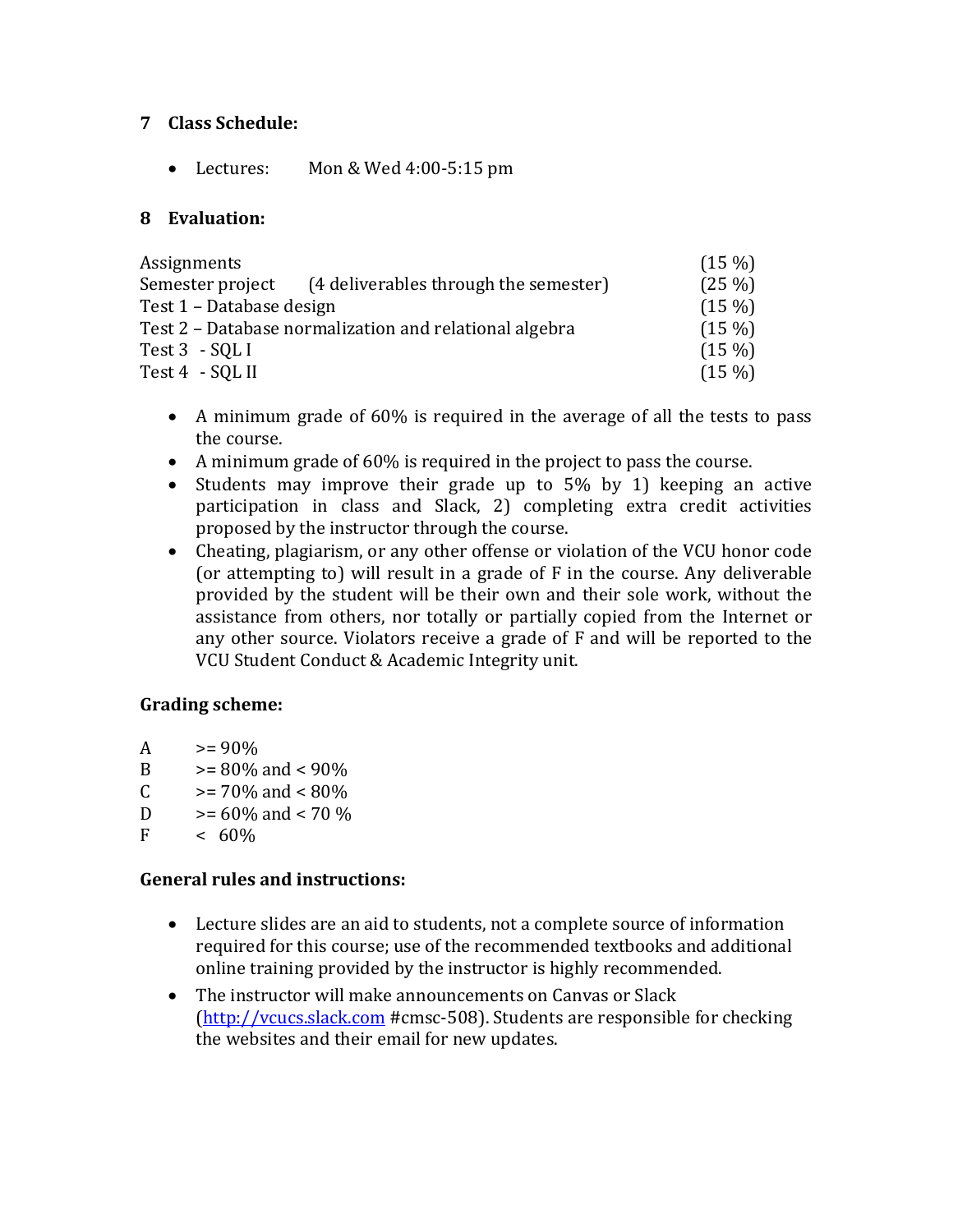- Attendance to the Zoom live stream is **strongly** encouraged but not enforced. Students will be able to access to all the recordings. Student participation on Zoom and camera visibility will be positively valued by the instructor.
- All assignments and project deliverables must be uploaded to Canvas on or before the due date specified. Only files submitted on or before the due date will be considered for grading. Failure to deliver before the deadline, blank, or corrupt files will result in a 0 in the assignment or deliverable. Deadlines cannot be exceeded. I do not accept late work. If unforeseen circumstances happen to you preventing you from completing an assignment or deliverable then submit what you've accomplished by the day of the deadline - "due date" is not "do date". Therefore, start working early and protect yourself from unforeseen circumstances. Deadlines are announced well in advance and you should organize your time accordingly.
- Tests must be taken on the day and time allocated by the instructor. Failure to take a test will result in a 0 in that test. If you can't take a test in person due to COVID-19 quarantine and isolation policies then provide the instructor with the notification given by the health provider before the day of the test to arrange an online option to be taken on the same date and time. The student will record their test on Zoom as indicated in the Zoom recoding setup.
- Unless specifically stated otherwise, all assignments are to be individual efforts. Plagiarism applies to code as with any other intellectual property. Plagiarized code is a form of cheating and will be treated as such. Instances of plagiarism and other violations of the VCU Honor Code will be reported to the VCU Honor Council.
- Video recordings of Spring 2021 online lectures will be provided to the students to facilitate the review of contents after class. These videos are NOT a replacement for attending in-person lectures. The organization of the lectures, materials, and exercises will be subject to changes. Students must follow the materials, methodology, and expectations of the 2022 in-person lectures.
- Students may not use prohibited devices or external support while taking a test. Detailed instructions will be provided before the test.
- Only e-mails written in a professional manner will be answered proper salutation (Dr. Cano or Prof. Cano) and e-mail subject (CMSC 508: subject) will be answered.
- Slack will be the primary channel of communication to promote an easy and transparent communication among students and the instructor. Students will use the #cmsc-508 channel for any general discussion concerning the course. Please use it to ask questions about the course. Other students may have the same questions. Reach the instructor using a direct message or by email if you have any private question that can't be discussed publicly.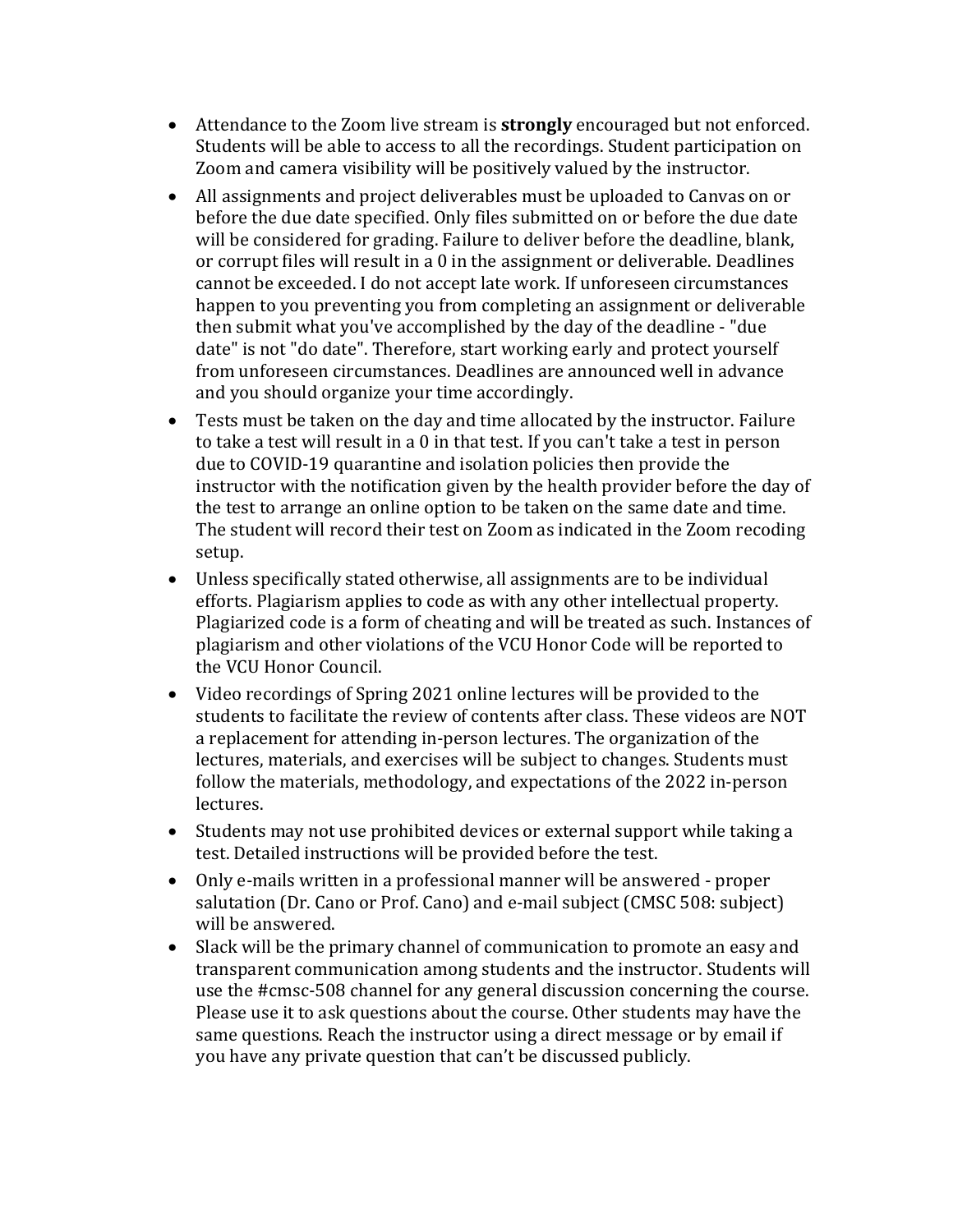- If your questions cannot be resolved on Slack you can arrange a Zoom meeting with the instructor anytime (open office hours). Please share your time availability and we'll find a suitable time at your earliest convenience.
- Students having inappropriate attitude in class will be invited to leave the lecture.
- Students are responsible for their own time management. Start your work early. Do not wait till the last day to do the assignments/project/study.
- Grades are based on your demonstrated competency of the material, not external considerations such as scholarship requirements or expected graduation dates. Grades are not a negotiation.

# **Technology requirements:**

- Students need a personal computer connected to the Internet for this course.
- Students need a working video camera, speakers, microphone, Zoom, and a web browser with Internet to take the tests. Tests may be run on Zoom and recorded on the cloud using Zoom (screen, camera, and audio must be recorded). It is the responsibility of the student to make sure the devices work, the Internet bandwidth is sufficient, and the tests are correctly recorded. Failure will result a 0 in the test.
- An integrated development environment and a GitHub account are needed for the assignments and semester project.

# **Technology Support Engineering & VCU Resources:**

- Personal Computer Requirement: For our current system requirements and recommendations, see: <https://egr.vcu.edu/admissions/accepted/computer-recommendations/>
- Remote Access to Public Lab computers: To provide remote access, we use the Citrix App2Go environment to provide full and exclusive control over "the next available" computer in the lab. See this link for more details: <https://wiki.vcu.edu/x/Oa0tBg>
- VCU provides a lot of software available for students to download to their personal computers. For a list of software and the specifics for each, see: [https://ts.vcu.edu/software-center/.](https://ts.vcu.edu/software-center/) In particular, Microsoft Office is available free to students.
- For IT help in the College of Engineering, see our Wikipedia for "student" help at:<https://wiki.vcu.edu/display/EGRITHELP>
- VCU's Technology Services (TS) provides support for "central IT" services. If you have a technical issue with any of the following services, please submit a ticket with VCU Technology Services a[t https://itsupport.vcu.edu/](https://itsupport.vcu.edu/) or call (804) 828-2227. VCU TS maintains and supports these services and will be able to provide assistance to you.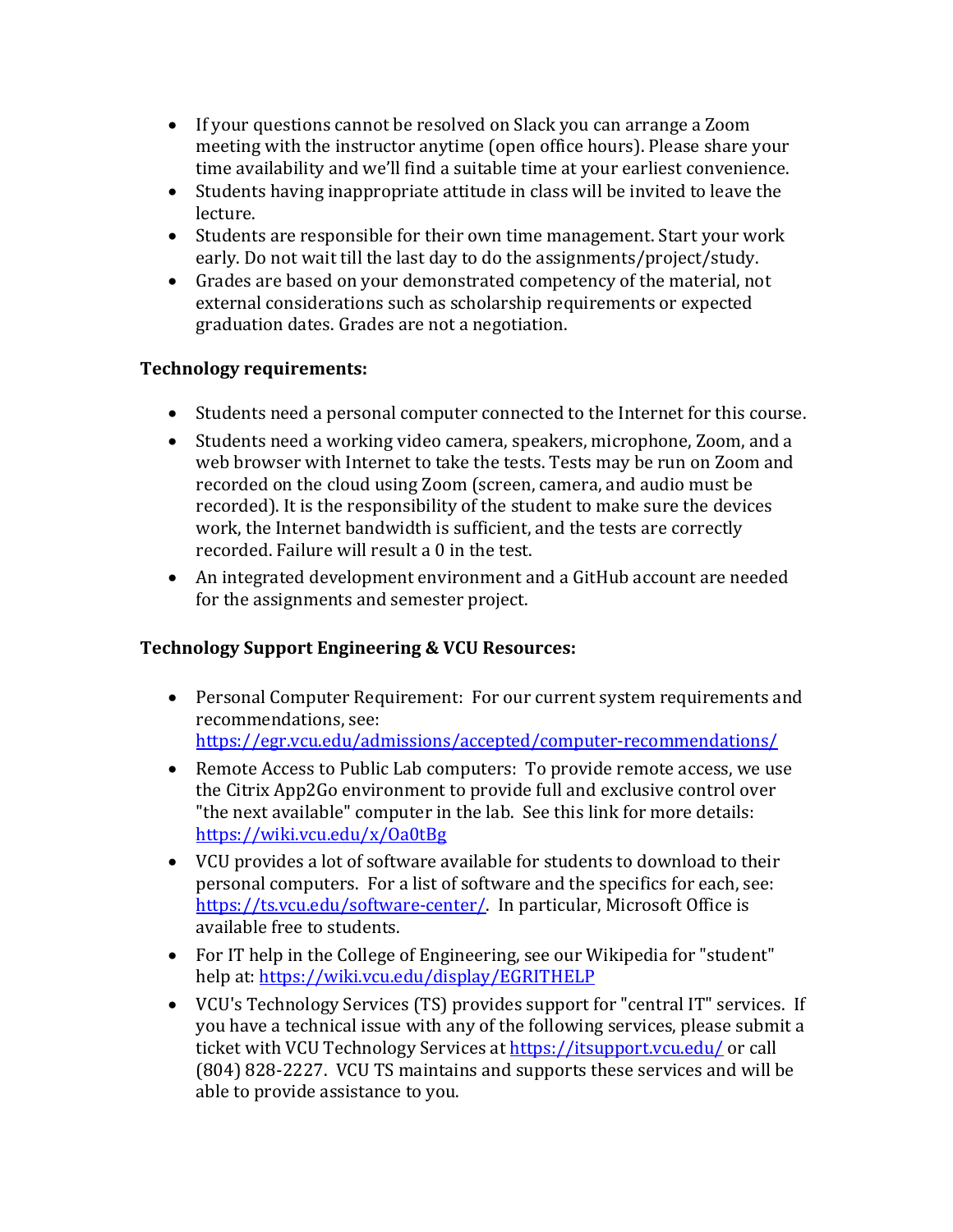- o VCU Cisco VPN
- o 2Factor or Dual Authentication (DUO)
- o Blackboard/Canvas
- o Gmail or other Google Apps
- o Zoom videoconferencing
- o VCU App2Go (Application server)
- o Resetting VCU password
- For IT issues related to College of Engineering teaching and research, email egrfixit@vcu.edu
- For loaner Chromebooks for emergency purposes: See this link for more details: <https://vcutsmpc.getconnect2.com/>

# **Class registration required for attendance:**

Students may attend only those classes for which they have registered. Faculty may not add students to class rosters or Canvas. If students are attending a class for which they have not registered, they must stop attending.

# **Honor System: upholding academic integrity:**

The VCU Honor System policy describes the responsibilities of students, faculty and administration in upholding academic integrity, while at the same time respecting the rights of individuals to the due process offered by administrative hearings and appeals. According to this policy, "Members of the academic community are required to conduct themselves in accordance with the highest standards of academic honesty, ethics and integrity at all times." In addition, "To support a commitment to the Honor System, all members of the VCU community are required to:

- Adhere to the Honor System policy and its procedures;
- Report any suspicion or knowledge of possible violations of the Honor System;
- Answer truthfully when called upon to do so regarding Honor System matters;
- Maintain appropriate confidentiality regarding related to Honor System matters."

More information can be found at in the VCU policy library.

# **Managing stress:**

Students may experience situations or challenges that can interfere with learning and interpersonal functioning including stress, anxiety, depression, alcohol and/or other drug use, concern for a friend or family member, loss, sleep difficulties, feeling hopeless or relationship problems. There are numerous campus resources available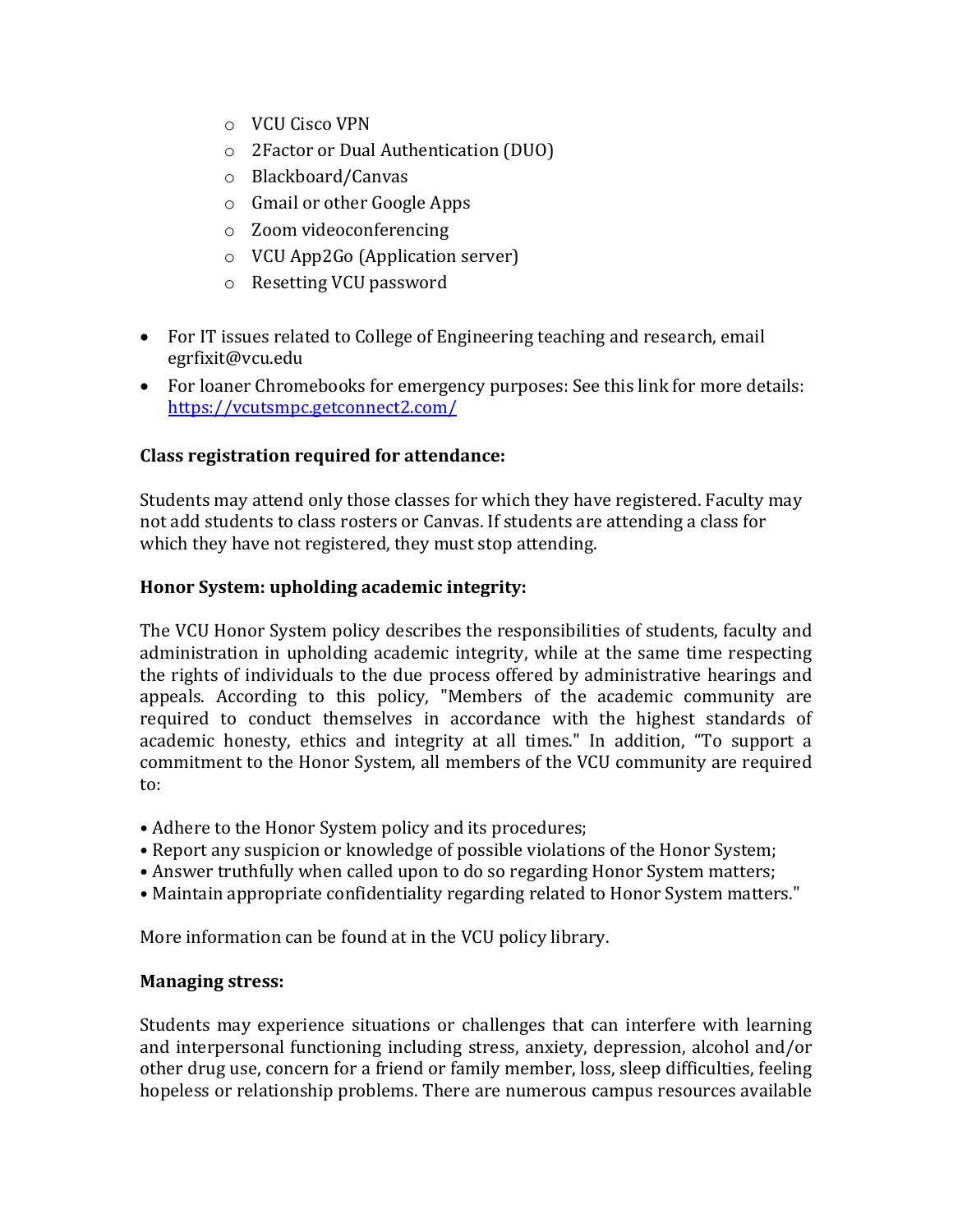to students including University Counseling Services (804-828-6200 MPC Campus, 804-828-3964 MCV Campus), University Student Health Services (MPC 804 828- 8828, MCV Campus 804 828-9220) and the Wellness Resource Center (804-828- 9355). 24-hour emergency mental health support is available by calling 828-1234 and asking to speak to the on-call therapist or utilizing the National Suicide Prevention Lifeline (1-800-784-2433).

### **Student conduct in the classroom:**

According to the Faculty Guide to Student Conduct in Instructional Settings, "The university is a community of learners. Students, as well as faculty, have a responsibility for creating and maintaining an environment that supports effective instruction. In order for faculty members (including graduate teaching assistants) to provide and students to receive effective instruction in classrooms, laboratories, studios, online courses, and other learning areas, the university expects students to conduct themselves in an orderly and cooperative manner." Among other things, cell phones should be turned off while in the classroom. The Student Code of Conduct also prohibits the possession of or carrying of any weapon. For more information see<http://register.dls.virginia.gov/details.aspx?id=3436>

### **Student email policy:**

Email is considered an official method for communication at VCU because it delivers information in a convenient, timely, cost-effective, and environmentally aware manner. Students are expected to check their official VCU email on a frequent and consistent basis in order to remain informed of university-related communications. The university recommends checking email daily. Students are responsible for the consequences of not reading, in a timely fashion, university-related communications sent to their official VCU student email account. This policy ensures that all students have access to this important form of communication. It ensures students can be reached through a standardized channel by faculty and other staff of the university as needed. Mail sent to the VCU email address may include notification of universityrelated actions, including disciplinary action. Please read the policy in its entirety at the VCU Policy Library.

#### **Students representing the university – excused absences:**

Students who represent the university (athletes and others) do not choose their schedules. All student athletes must provide their schedules to their instructors at the beginning of the semester within 2 weeks of the beginning of classes. The Intercollegiate Athletic Council strongly encourages faculty to treat missed classes or exams (because of a scheduling conflict) as excused absences and urges faculty to work with the students to make up the work or exam.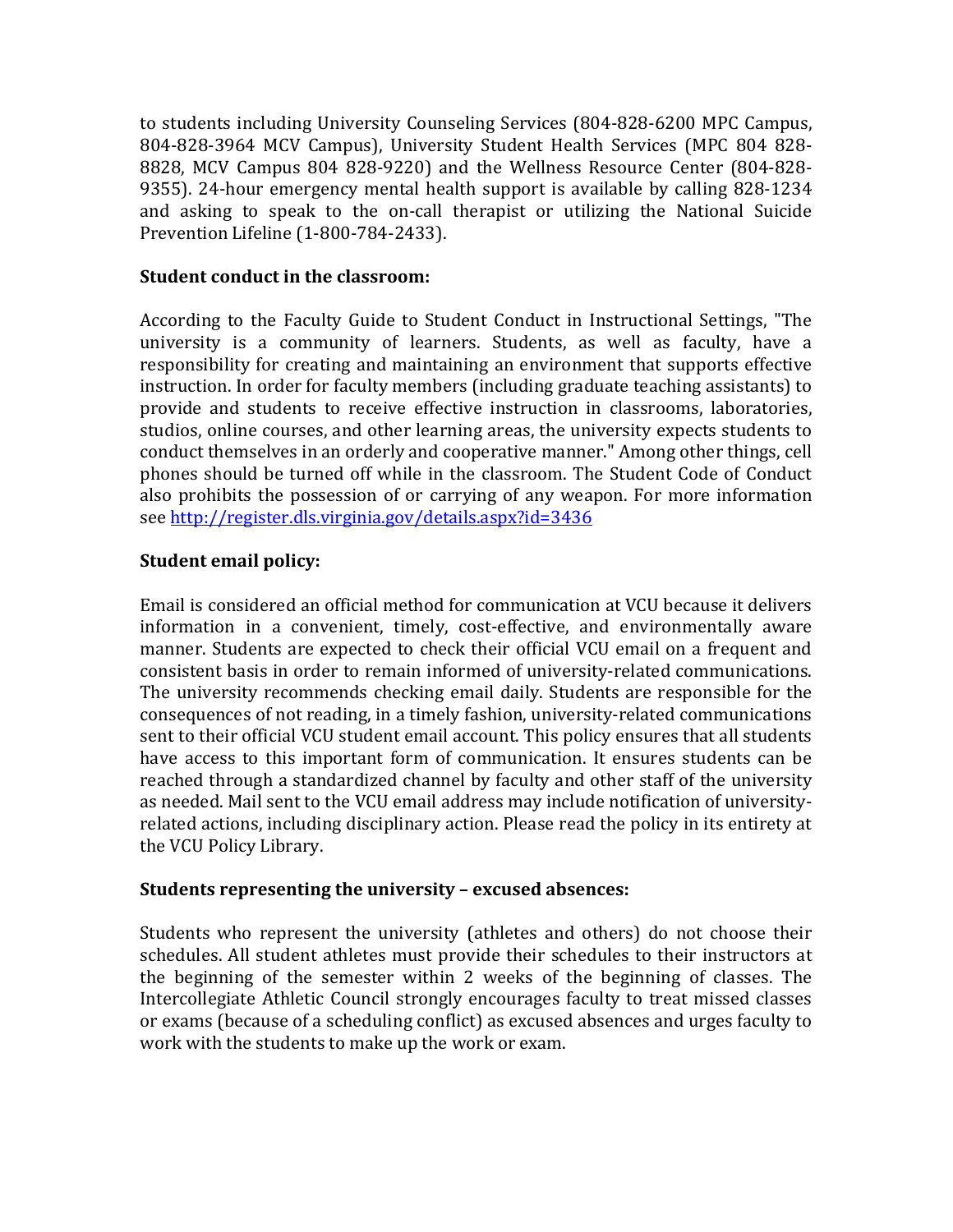### **Requesting accommodations:**

Section 504 of the Rehabilitation Act of 1973 and the Americans with Disabilities Act of 1990, as amended, require that VCU provide "academic adjustments" or "reasonable accommodations" to any student who has a physical or mental impairment that substantially limits a major life activity. To receive accommodations, students must register with the Office of Student Accessibility and Educational Opportunity on the Monroe Park Campus (828-2253) or the Division for Academic Success on the MCV campus (828-9782). Please also visit the Student Accessibility and Educational Opportunity website via [https://saeo.vcu.edu](https://saeo.vcu.edu/) and/or the Division for Academic Success website via [https://das.vcu.edu](https://das.vcu.edu/) for additional information.

Once students have completed the registration process, they should schedule a meeting with their instructor (s) and provide their instructor (s) with an official accommodation letter. Students should follow this procedure for all courses in the academic semester.

### **Withdrawal from classes:**

Before withdrawing from classes, students should consult their instructor as well as other appropriate university offices. Withdrawing from classes may negatively impact a student's financial aid award and his or her semester charges. To discuss financial aid and the student bill, visit the Student Services Center at 1015 Floyd Avenue (Harris Hall) and/or contact your financial aid counselor regarding the impact on your financial aid.

### **Faculty communication about students:**

VCU instructional faculty, administrators and staff maintain confidentiality of student records and disclose information in accordance with the Family Educational Rights and Privacy Act (FERPA). This means that VCU officials may disclose student record information without the consent of the student in certain situations. To support university operations, for example, VCU officials share information about students with other educational officials as necessary to perform their job duties. FERPA permits this disclosure to school officials who have a legitimate educational interest in the student information. In addition, VCU officials have obligations to report information shared by a student depending on the content of that information, for example, in compliance with VCU's policy on the duty to report. Unless FERPA permits a certain disclosure, VCU generally requires consent from a student to disclose information from their education record to another individual.<br>You may find additional information on the VCU FERPA website: You may find additional information on <http://rar.vcu.edu/records/family-educational-rights-and-privacy-act/>